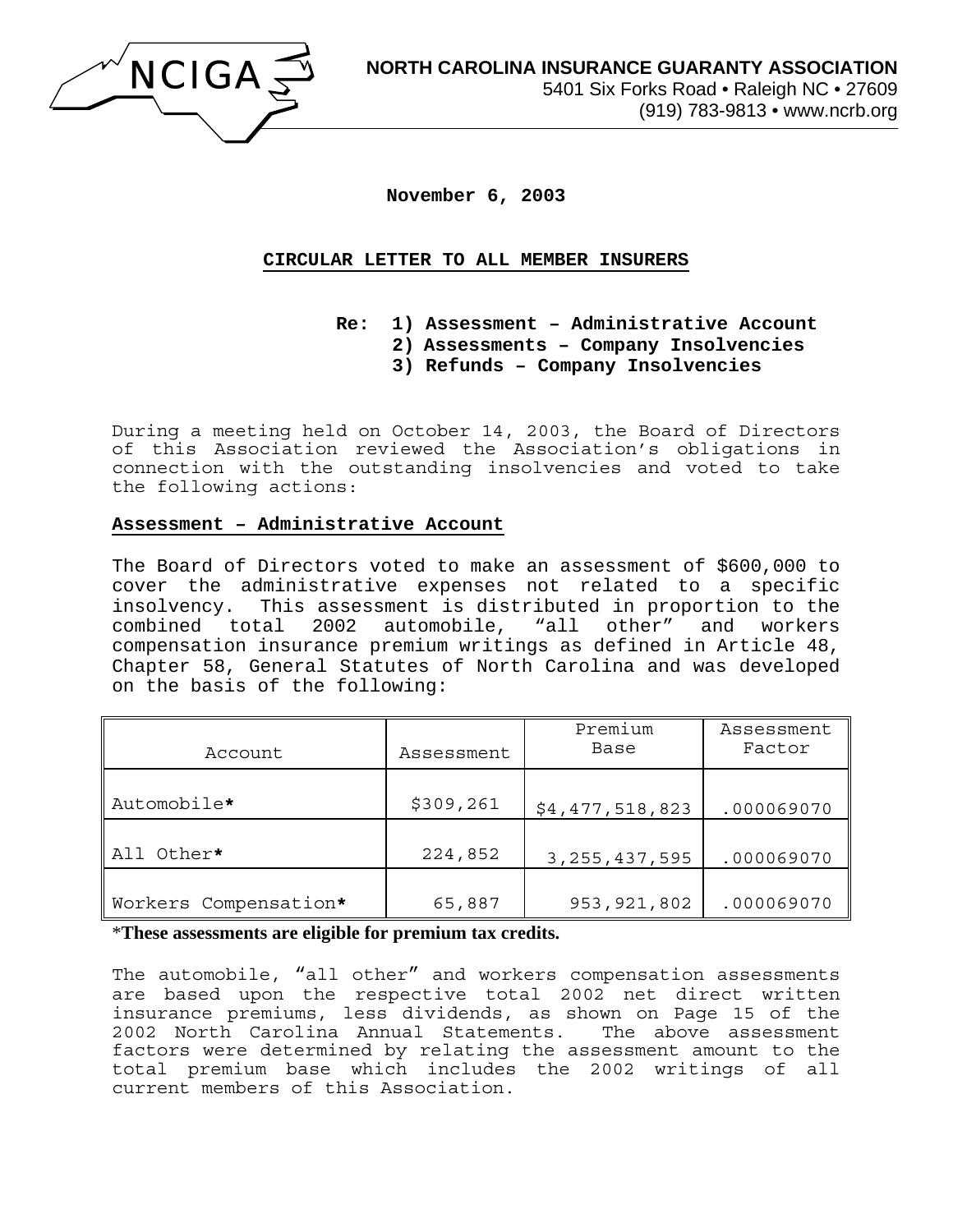## **Assessment - Reliance Insurance Company Insolvency**

The Board of Directors voted to assess member insurers in the total amount of \$3,700,000 to provide funds to continue the Association's task of discharging its obligations arising from the insolvency of Reliance Insurance Company. The Company was declared insolvent and placed in liquidation effective October 3, 2001.

The assessment as provided in Article 48, Chapter 58, General Statutes of North Carolina was developed on the basis of the following:

| Account               | Assessment  | Premium<br>Base | Assessment<br>Factor |
|-----------------------|-------------|-----------------|----------------------|
| Workers Compensation* | \$3,700,000 | 953,921,802     | 003878725            |

\***These assessments are eligible for premium tax credits.** 

The workers compensation assessment is based upon the total 2002 net direct written insurance premiums, less dividends, as shown on Page 15 of the 2002 North Carolina Annual Statements. The above assessment factor was determined by relating the assessment amount to the total premium base which includes the 2002 writings of all current members of this Association.

# **Assessment – Fremont Indemnity Company Insolvency**

The Board of Directors voted to make an assessment of \$1,700,000 to cover the Association's task of discharging its obligations arising from the insolvency of Fremont Indemnity Company. The company was declared insolvent and placed in liquidation on July 2, 2003. The assessment as provided in Article 48, Chapter 58, General Statutes of North Carolina was developed on the basis of the following:

| Account               | Assessment  | Premium<br>Base | Assessment<br>Factor |
|-----------------------|-------------|-----------------|----------------------|
| Workers Compensation* | \$1,700,000 | \$953, 921, 802 | .001782117           |

# \***These assessments are eligible for premium tax credits.**

The workers compensation assessment is based upon the total 2002 net direct written insurance premiums, less dividends, as shown on Page 15 of the 2002 North Carolina Annual Statements. The above assessment factor was determined by relating the assessment amount to the total premium base which includes the 2002 writings of all current members of this Association.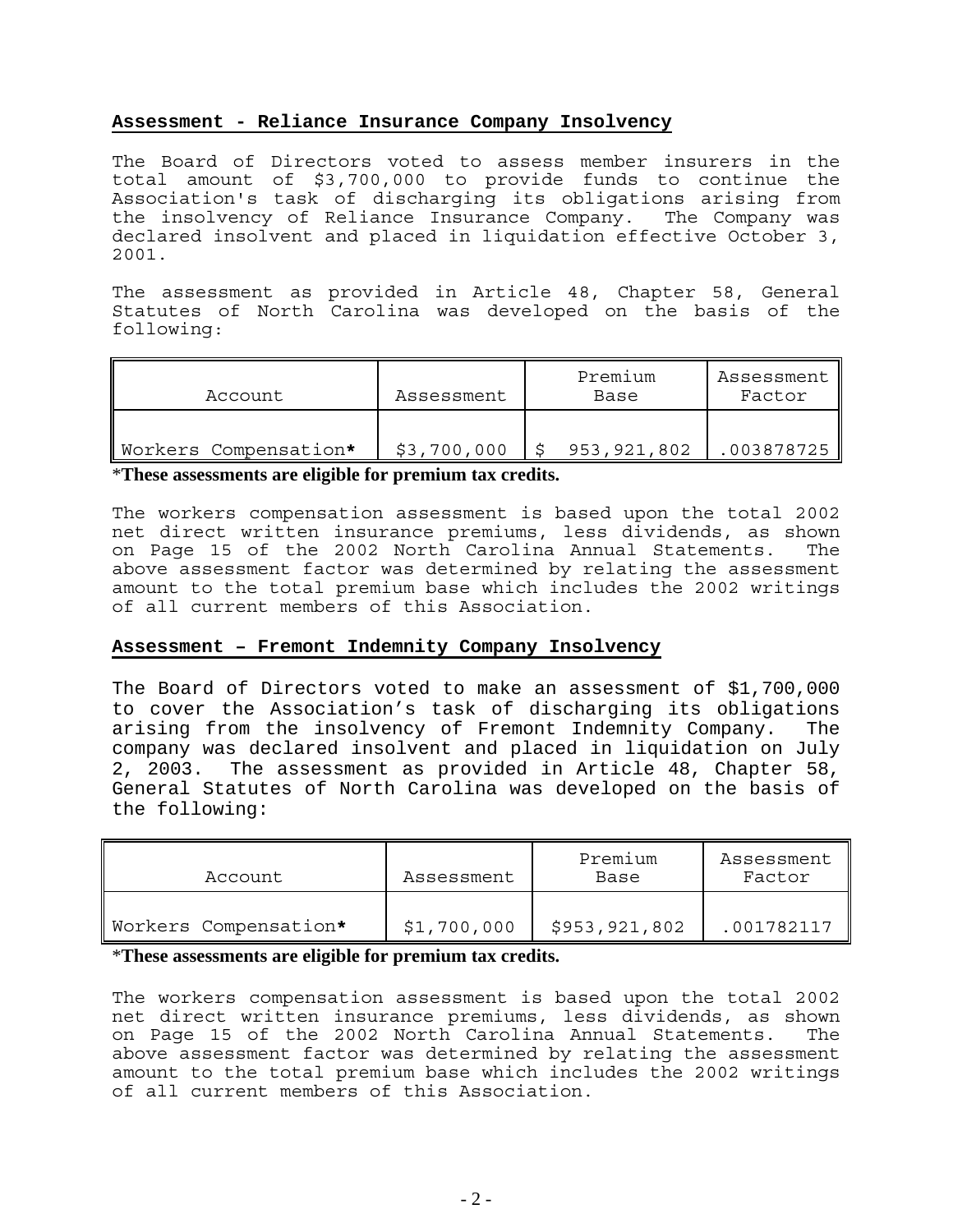### **Assessment – Legion Insurance Company Insolvency**

The Board of Directors voted to assess member insurers in the total amount of \$3,200,000 to provide funds to cover the Association's task of discharging its obligations arising from the insolvency of Legion Insurance Company. The Company was declared insolvent and placed in liquidation effective July 25, 2003.

The assessment as provided in Article 48, Chapter 58, General Statutes of North Carolina was developed on the basis of the following:

| Account               | Assessment  | Premium<br>Base | Assessment<br>Factor |
|-----------------------|-------------|-----------------|----------------------|
| Workers Compensation* | \$3,200,000 | 953,921,802     | 003354573            |

\***These assessments are eligible for premium tax credits.** 

The workers compensation assessment is based upon the total 2002 net direct written insurance premiums, less dividends, as shown on Page 15 of the 2002 North Carolina Annual Statements. The above assessment factor was determined by relating the assessment amount to the total premium base which includes the 2002 writings of all current members of this Association.

# **Assessment - Villanova Insurance Company Insolvency**

The Board of Directors voted to assess member insurers in the total amount of \$1,300,000 to provide funds necessary to continue the Association's task of discharging its obligations arising from the insolvency of Villanova Insurance Company. The Company was declared insolvent and placed in liquidation effective July 25, 2003.

The assessment as provided in Article 48, Chapter 58, General Statutes of North Carolina was developed on the basis of the following:

| Account               | Assessment  | Premium<br>Base | Assessment   <br>Factor |
|-----------------------|-------------|-----------------|-------------------------|
| Workers Compensation* | \$1,300,000 | 953, 921, 802   | .001362795              |

# \***These assessments are eligible for premium tax credits.**

The workers compensation assessment is based upon the total 2002 net direct written insurance premiums, less dividends, as shown on Page 15 of the 2002 North Carolina Annual Statements. The above assessment factor was determined by relating the assessment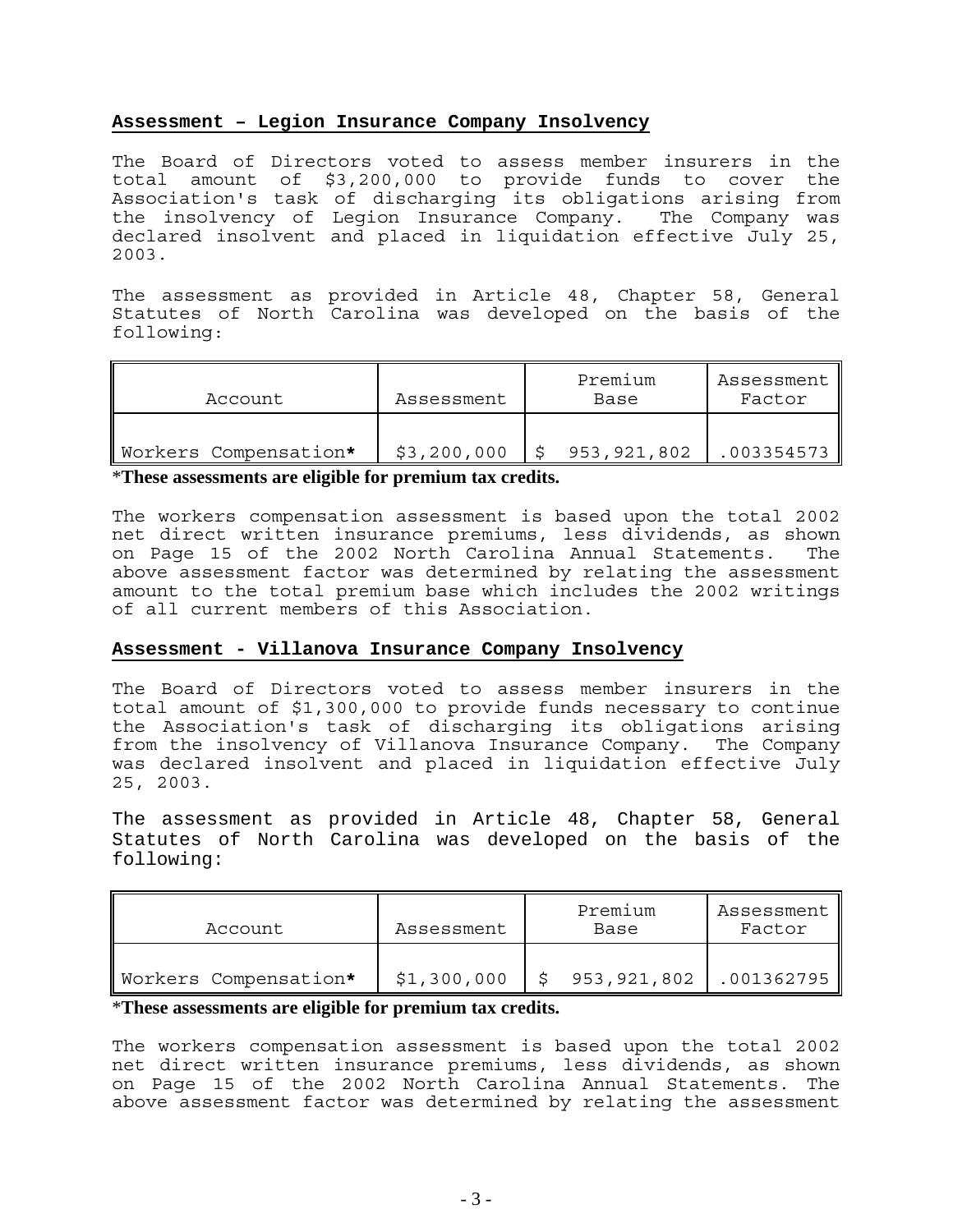amount to the total premium base which includes the 2002 writings of all current members of this Association.

## **Refund – Ideal Mutual Insurance Company Insolvency**

The Board of Directors voted to refund to member insurers \$250,000 from the automobile and "all other" assessments for the insolvency of Ideal Mutual Insurance Company made in February 1985, July 1985, May 1986 and November 1986. The refunds are distributed among current member insurers in proportion to the amount of assessments paid and were developed on the basis of the following:

| Account      | Refund   | Assessments<br>Paid | Refund<br>Factor |
|--------------|----------|---------------------|------------------|
| Automobile** | \$62,500 | \$1,196,925         | .052217140       |
| All Other**  | 187,500  | 3,577,095           | .052416854       |

**\*\*These refunds are NOT subject to the premium tax credit provision.** 

## **Refund – Integrity Insurance Company Insolvency**

The Board of Directors voted to refund to member insurers \$90,000 from the automobile and "all other" assessments for the insolvency of Integrity Insurance Company made in March 1989 and November 1989. The refunds are distributed among current member insurers in proportion to the amount of assessments paid and were developed on the basis of the following:

| Account      | Refund  | Assessments<br>Paid | Refund<br>Factor |
|--------------|---------|---------------------|------------------|
| Automobile** | \$4,500 | \$33,528            | .134216178       |
| All Other**  | 85,500  | 627,516             | .136251506       |

**\*\*These refunds are NOT subject to the premium tax credit provision.**